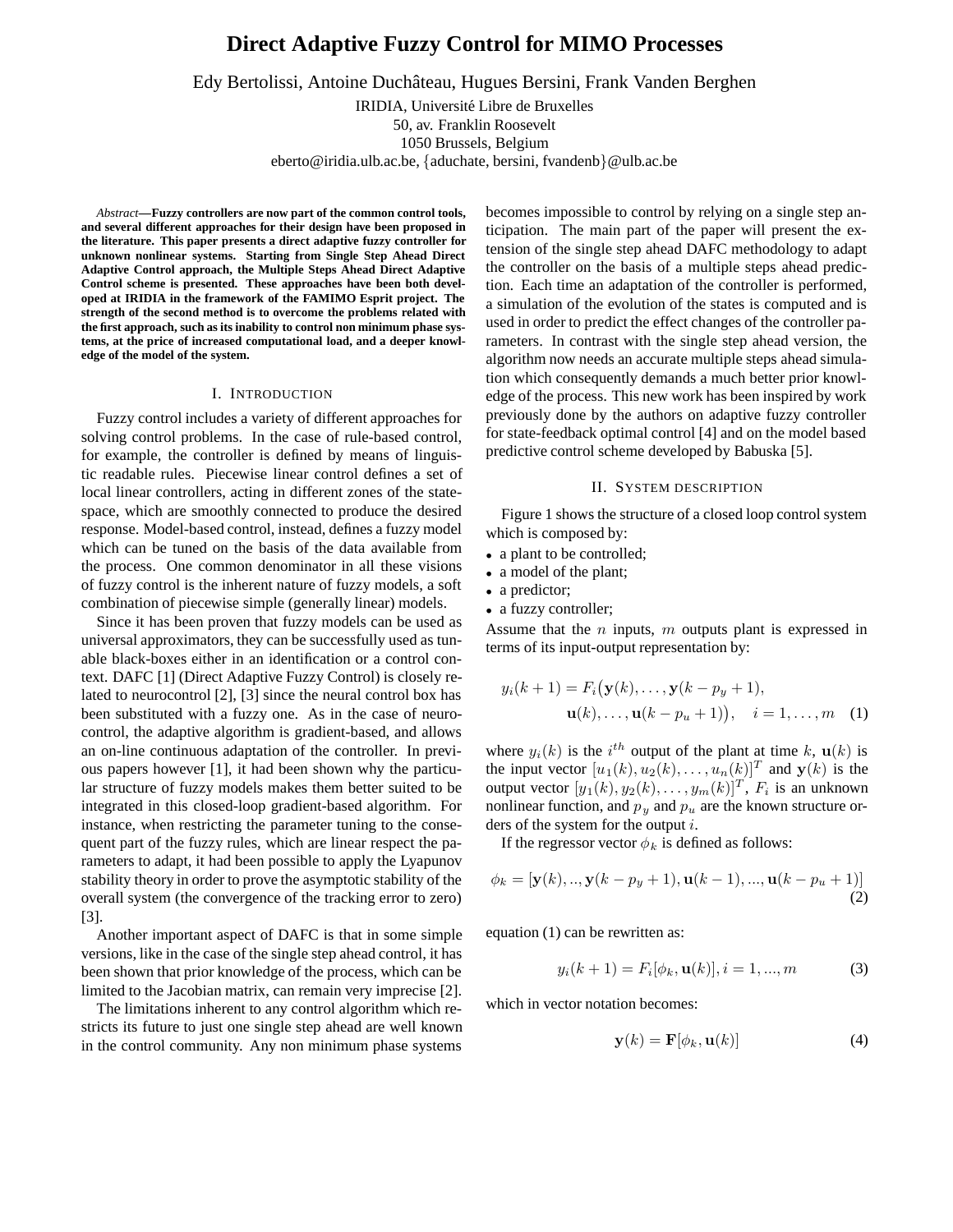

Fig. 1. Schematic representation of the DAFC system

The controller may be any kind of fuzzy system and its output  $\mathbf{u}(k)$  is fed into the plant. It can be defined as follows:

$$
\mathbf{u}(k) = \mathbf{u}_k = \mathcal{F}(\mathbf{r}(k), \psi_k; \mathbf{w}) \tag{5}
$$

where  $\psi_k$  is a regressor similar to  $\phi_k$ , **w** is the set of parameters describing the fuzzy controller and  $r(k)$  is the vector of the reference signals  $[r_1(k), r_2(k), ..., r_m(k)]^T$ . The controller will produce a set of control actions  $\mathbf{u}(k)$  which will drive the plant outputs  $y(k + 1)$  at the values specified by the vector  $r(k)$ . Since the dynamics of the controller is much faster than the one of the plant to be controlled it is supposed that the inputs at time  $k$  immediately influence the outputs of the controller.

The model of the plant provides the predictor with the parametric description of the plant to be controlled. The predictor performs a forward simulation of the system composed by the plant and the controller. Each predicted output of the plant is equal to:

$$
\hat{y}_i(k+1) = \hat{F}_i[\phi_k, \mathbf{u}(k)], i = 1, ..., m
$$
 (6)

where  $\hat{F}_i$  is the estimate of  $F_i$ , based on the parametric description provided by the plant model. This information is then used to perform the parametric adaptation of the controller.

# III. SINGLE STEP AHEAD ADAPTIVE CONTROL

The single step ahead fuzzy adaptive controller provides at each time step k the n inputs  $u_i(k)$  of the plant which minimize a chosen error criterion. Some assumptions about the controlled process and the fuzzy controller are necessary [3]. 1. the form of the expression 1 results from the fact that, at any time  $k$ , it is possible to reconstruct the state of the process from the observations of the last  $p_y - 1$  plant outputs and the last  $p_u - 1$  plant inputs.

2. we assume that, whenever the state of the process in the operating region, there exists a uniquely defined control vector  $\mathbf{u}^*(k)$  realizable, depending on this state, that allows to reach the desired targets  $\mathbf{r}(k+1)$  at the time  $(k+1)$ .

3. the plant process is inverse stable. This and the previous assumption mean that there exists a unique asymptotically stable control law that allows perfect tracking of the signal  $r(k + 1)$ . 4. the fuzzy controller  $\mathcal{F}(\mathbf{r}(k), \psi_k; \mathbf{w})$  can approximate the control law  $\mathbf{u}(k)$  to any degree of accuracy in the region of interest, for some "perfectly tuned" weights  $\mathbf{w} = \mathbf{w}^*$ ;

5. the speed of adaptation of the weights is low in order to be able to separate in the measurement of the error the effects of the parameters adjustment from the input signal variations [6]; 6. Every  $\frac{\partial F(...)}{\partial u_t}$ , for *t* < *k* is equal to 0 since past actions are considered constant;

These assumptions allow us to design a learning algorithm, based on a gradient descent, which can be used to train the weights of the fuzzy controller [7], [8]. Let's select the following error criterion:

$$
J = \frac{1}{2} (\mathbf{r}_{k+1} - \hat{\mathbf{y}}_{k+1})^T Q (\mathbf{r}_{k+1} - \hat{\mathbf{y}}_{k+1}) + \frac{1}{2} \mathbf{u}_k^T R \mathbf{u}_k \quad (7)
$$

where  $\mathbf{r}_{k+1}$  are the values of the setpoints at time  $k+1$ ,  $\hat{\mathbf{y}}_{k+1}$ are the predicted outputs of the plant calculated using its parametric model, and  $Q$  and  $R$  are square matrixes which weight the importance of the different inputs and outputs in the computation of the error criterion.

At each time step  $k$  the fuzzy controller will try to reduce the error  $J$  on-line by a achieving a gradient descent in the weight space:

$$
\mathbf{w}_{k+1} = \mathbf{w}_k - \eta \frac{\partial J}{\partial \mathbf{w}} \tag{8}
$$

where  $\eta > 0$  is the learning rate. Differentiating J with respect to the weights **w** we obtain:

$$
\frac{\partial J}{\partial \mathbf{w}} = (\mathbf{r}_{k+1} - \hat{\mathbf{y}}_{k+1})^T Q \frac{\partial \hat{\mathbf{y}}_{k+1}}{\partial \mathbf{w}} + \mathbf{u}_k^T R \frac{\partial \mathbf{u}_k}{\partial \mathbf{w}} \qquad (9)
$$

where  $\partial \hat{\mathbf{y}}_{k+1}/\partial \mathbf{w}$  is defined as a matrix having elements  $[\partial \hat{\mathbf{y}}(k+1)/\partial \mathbf{w}]_{ij} = \partial \hat{y}_i(k+1)/\partial w_j$ . Substituting this expression in equation 8 we obtain:

$$
\mathbf{w}_{k+1} = \mathbf{w}_k - \eta \left( (\mathbf{r}_{k+1} - \hat{\mathbf{y}}_{k+1})^T Q \frac{\partial \hat{\mathbf{y}}_{k+1}}{\partial \mathbf{w}} + \mathbf{u}_k^T R \frac{\partial \mathbf{u}_k}{\partial \mathbf{w}} \right)
$$
(10)

Considering the state relations expressed in 4 and 5 it is possible to write [3]:

$$
\frac{\partial \hat{\mathbf{y}}_{k+1}}{\partial \mathbf{w}} = \frac{\partial \hat{\mathbf{F}}(\phi_k, \mathbf{u}_k)}{\partial \mathbf{w}} = \frac{\partial \hat{\mathbf{F}}(\phi_k, \mathbf{u}_k)}{\partial \mathbf{u}_k} \frac{\partial \mathbf{u}_k}{\partial \mathbf{w}} = \frac{\partial \hat{\mathbf{y}}_{k+1}}{\partial \mathbf{u}_k} \frac{\partial \mathbf{u}_k}{\partial \mathbf{w}}
$$
(11)

$$
\frac{\partial \mathbf{u}_k}{\partial \mathbf{w}} = \frac{\partial \mathcal{F}(\mathbf{r}_k, \psi_k; \mathbf{w})}{\partial \mathbf{w}}
$$
(12)

and therefore equation 10 becomes:

$$
\mathbf{w}_{k+1} = \mathbf{w}_k - \eta \left( (\mathbf{r}_{k+1} - \hat{\mathbf{y}}_{k+1})^T Q \left( \frac{\partial \hat{\mathbf{y}}_{k+1}}{\partial \mathbf{u}_k} \frac{\partial \mathcal{F}_k}{\partial \mathbf{w}} \right) + \mathbf{u}_k^T R_k \frac{\partial \mathbf{u}_k}{\partial \mathbf{w}} \right)
$$
(13)

which is a simple adaptation rule, and can be used on-line for tuning the parameters of the controller.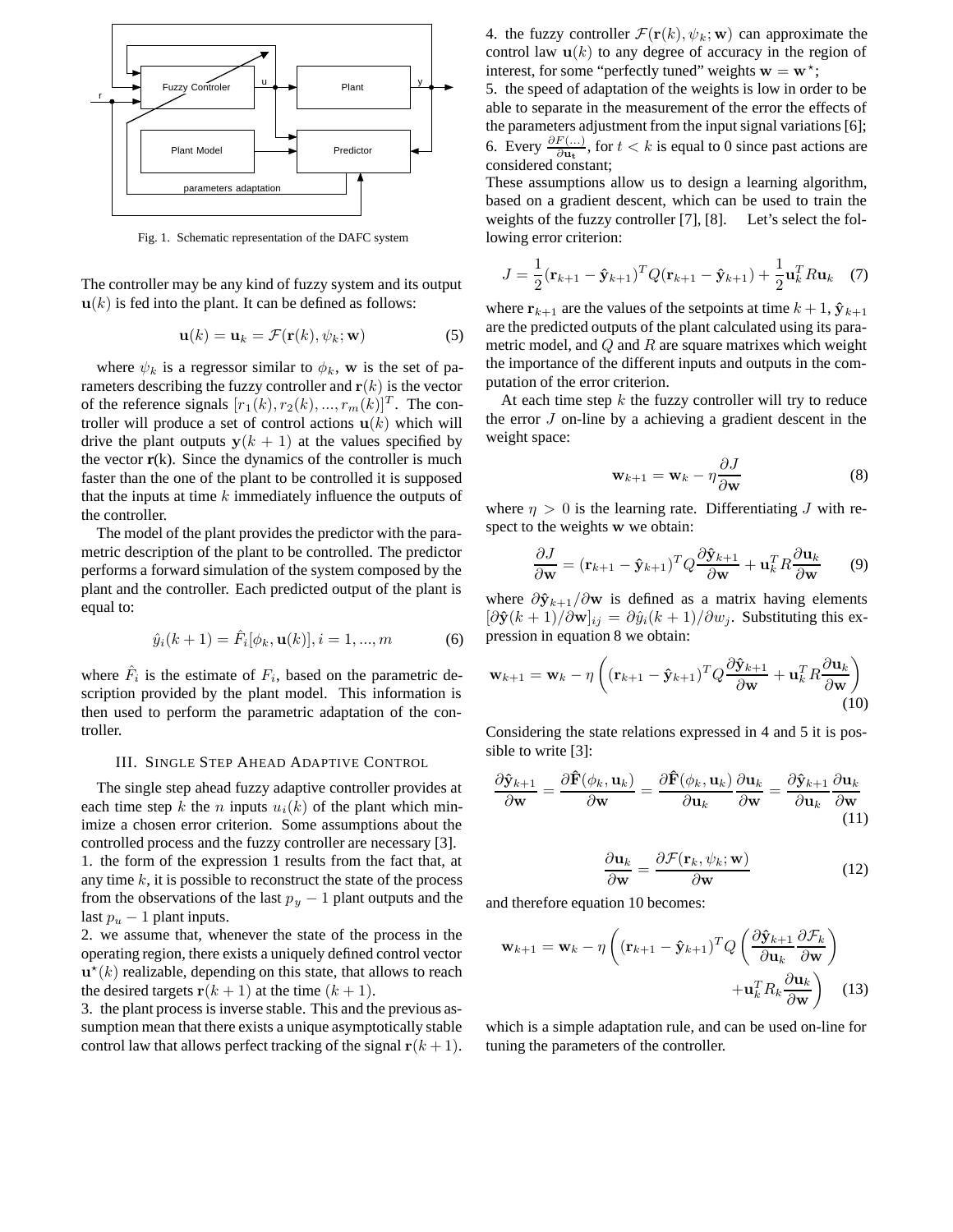## IV. MULTIPLE STEPS AHEAD ADAPTIVE CONTROL

The algorithm described in the previous section can be improved using the approach used in generalized predictive control theory [9], where the design procedure considers future values of the control signals as well as the present ones. Using this approach the future values of the setpoints and the system outputs are needed to calculate the weight update rule.

If the structure of the system depicted in figure 1 is maintained, it is possible to design another learning algorithm, based on the same principles, which performs an adaptation of the weights of the fuzzy controller using information about the future behaviour of the system. In this case the predictor will provide the fuzzy controller with information regarding the futures values of the  $\hat{y}$  and  $u$  up to the prediction horizon. In this case it is necessary to make the following assumptions:

1. the state of the process at any time can be reconstructed using the information inside the regressor  $\phi_k$ ;

2. it exists a unique series of inputs  $[\mathbf{u}_k \mathbf{u}_{k+1} \dots \mathbf{u}_{k+H_c}]$  which lead the output signals **y** towards **r** at time  $k + H_p$ .  $H_c$  is the control horizon (the length of the time horizon where a control signal is applied)  $H_p$  is the prediction horizon (the length of the time horizon where the future states of system are simulated). The prediction horizon must be bigger or equal to the control horizon ( $H_p \geq H_c$ ). Control actions are considered constant once the control horizon is reached ( $\mathbf{u}_t = \mathbf{u}_{k+H_c}$  for  $t > k + H_c$ );

3. Every  $\frac{\partial F(...)}{\partial u_t}$ , for  $t < k$  is equal to 0 since past actions are considered constant;

4. The fuzzy controller  $\mathcal{F}(\mathbf{r}(k), \psi_k; \mathbf{w})$  can approximate the series of perfect control actions  $[\mathbf{u}_k \mathbf{u}_{k+1} \dots \mathbf{u}_{k+H_c}]$  to any degree of accuracy in the region of interest for some "perfectly tuned" weights  $\mathbf{w} = \mathbf{w}^*$ ;

5. the speed of adaptation of the weights is low in order to be able to separate in the measurement of the error the effects of the parameters adjustment from the input signal variations [6].

These assumptions allow the design of an adaptation algorithm based on the gradient descent approach defined in equation 8.

In order to train the parameters **w** the following cost function is selected:

$$
J = \frac{1}{2} \sum_{t=k}^{k+H_p} (\mathbf{r}_t - \hat{\mathbf{y}}_t)^T Q_t (\mathbf{r}_t - \hat{\mathbf{y}}_t)
$$

$$
+ \frac{1}{2} \sum_{t=k-1}^{k+H_c} \Delta \mathbf{u}_t^T R_t \Delta \mathbf{u}_t \quad (14)
$$

where  $\Delta \mathbf{u}_t = \mathbf{u}_t - \mathbf{u}_{t-1}$  and  $\mathbf{u}_{k-2} = 0$ . The matrix  $Q \in \mathbb{R}^{n \times n \times H_p}$  weights the errors  $(\mathbf{r}_t - \hat{\mathbf{y}}_t)$  while the matrix  $R \in \mathbb{R}^{n \times n \times H_c}$  has the effect to penalize the large variations of  $\Delta$ **u**<sub>t</sub> which could destabilize the system.

Substituting this expression in equation 8 and recalling equa-

tion 4 it is possible to obtain:

$$
\mathbf{w}_{k+1} = \mathbf{w}_k - \eta \left( \sum_{t=k}^{k+H_p} (\mathbf{r}_t - \hat{\mathbf{y}}_t)^T Q_t \frac{\partial \hat{\mathbf{y}}_t}{\partial \mathbf{w}} + \sum_{t=k-1}^{k+H_c} \Delta \mathbf{u}_t^T R_t \frac{\partial \Delta \mathbf{u}_t}{\partial \mathbf{w}} \right)
$$
(15)  

$$
\mathbf{w}_{k+1} = \mathbf{w}_k - \eta \left( \sum_{t=k}^{k+H_p} (\mathbf{r}_t - \hat{\mathbf{y}}_t)^T Q_t \frac{\partial \hat{\mathbf{F}}(\mathbf{u}_{t-1}, \phi_{t-1})}{\partial \mathbf{F}(\mathbf{u}_{t-1}, \phi_{t-1})} \right)
$$

$$
\mathbf{w}_{k+1} = \mathbf{w}_k - \eta \left( \sum_{t=k} (\mathbf{r}_t - \hat{\mathbf{y}}_t)^T Q_t \frac{\partial \mathbf{r}(\mathbf{u}_{t-1}, \varphi_{t-1})}{\partial \mathbf{w}} + \sum_{t=k-1}^{k+H_c} \Delta \mathbf{u}_t^T R_t \frac{\partial \Delta \mathbf{u}_t}{\partial \mathbf{w}} \right)
$$
(16)

The central part of this expression can be expanded as follows:

$$
\frac{\partial \hat{\mathbf{F}}(\mathbf{u}_{t-1}, \phi_{t-1})}{\partial \mathbf{w}} = \left[\frac{\partial \hat{F}_1(\mathbf{u}_{t-1}, \phi_{t-1})}{\partial \mathbf{w}} \dots \frac{\partial \hat{F}_m(\mathbf{u}_{t-1}, \phi_{t-1})}{\partial \mathbf{w}}\right]^T
$$
(17)

Each element of the previous vector can be expanded into its partial derivatives:

$$
\frac{\partial \hat{F}_i(\mathbf{u}_{t-1}, \phi_{t-1})}{\partial \mathbf{w}} = \frac{\partial \hat{F}_i(...)}{\partial \phi_{t-1}} \frac{\partial \phi_{t-1}}{\partial \mathbf{w}} + \frac{\partial \hat{F}_i(...)}{\partial \mathbf{u}_{t-1}} \frac{\partial \mathbf{u}_{t-1}}{\partial \mathbf{w}}
$$
(18)

however from 5 it is possible to write:

$$
\frac{\partial \mathbf{u}_{t-1}}{\partial \mathbf{w}} = \frac{\partial \mathcal{F}(\mathbf{r}_{t-1}, \psi_{t-1}; \mathbf{w})}{\partial \mathbf{w}} = \frac{\partial \mathcal{F}(\dots)}{\partial \mathbf{w}} + \frac{\partial \mathcal{F}(\dots)}{\partial \psi_t} \frac{\partial \psi_t}{\partial \mathbf{w}}
$$
(19)

which substituted in equation 18 gives:

$$
\frac{\partial \hat{F}_i(\mathbf{u}_{t-1}, \phi_{t-1})}{\partial \mathbf{w}} = \frac{\partial \hat{F}_i(...)}{\partial \phi_{t-1}} \frac{\partial \phi_{t-1}}{\partial \mathbf{w}} + \frac{\partial \hat{F}_i(...)}{\partial \mathbf{u}_{t-1}} \left(\frac{\partial \mathcal{F}(...)}{\partial \mathbf{w}} + \frac{\partial \mathcal{F}(...)}{\partial \psi_{t-1}} \frac{\partial \psi_{t-1}}{\partial \mathbf{w}}\right) (20)
$$

Equations 19 and 20 need to be recursively computed in order to calculate the solution of equation 16.

At the first step, due to assumption that past actions are considered constant, the partial derivatives of the regressors respect to the weights **w** are all equal to zero. Therefore at time  $t = k$ :

$$
\frac{\partial \mathbf{u}_{k-1}}{\partial \mathbf{w}} = \frac{\partial \mathcal{F}(\mathbf{r}_{k-1}, \psi_{k-1}; \mathbf{w})}{\partial \mathbf{w}}
$$
(21)

$$
\frac{\partial \hat{\mathbf{y}}_k}{\partial \mathbf{w}} = \frac{\partial \hat{\mathbf{F}}(\mathbf{u}_{t-1}, \phi_{k-1})}{\partial \mathbf{w}} = \frac{\partial \hat{\mathbf{F}}(\ldots)}{\partial \mathbf{u}_{k-1}} \frac{\partial \mathcal{F}(\ldots)}{\partial \mathbf{w}} = \frac{\partial \hat{\mathbf{y}}_k}{\partial \mathbf{u}_{k-1}} \frac{\partial \mathcal{F}(\ldots)}{\partial \mathbf{w}}
$$
(22)

It is possible to note that equation 22 has the same form of the one used in the single step approach presented in equation 13.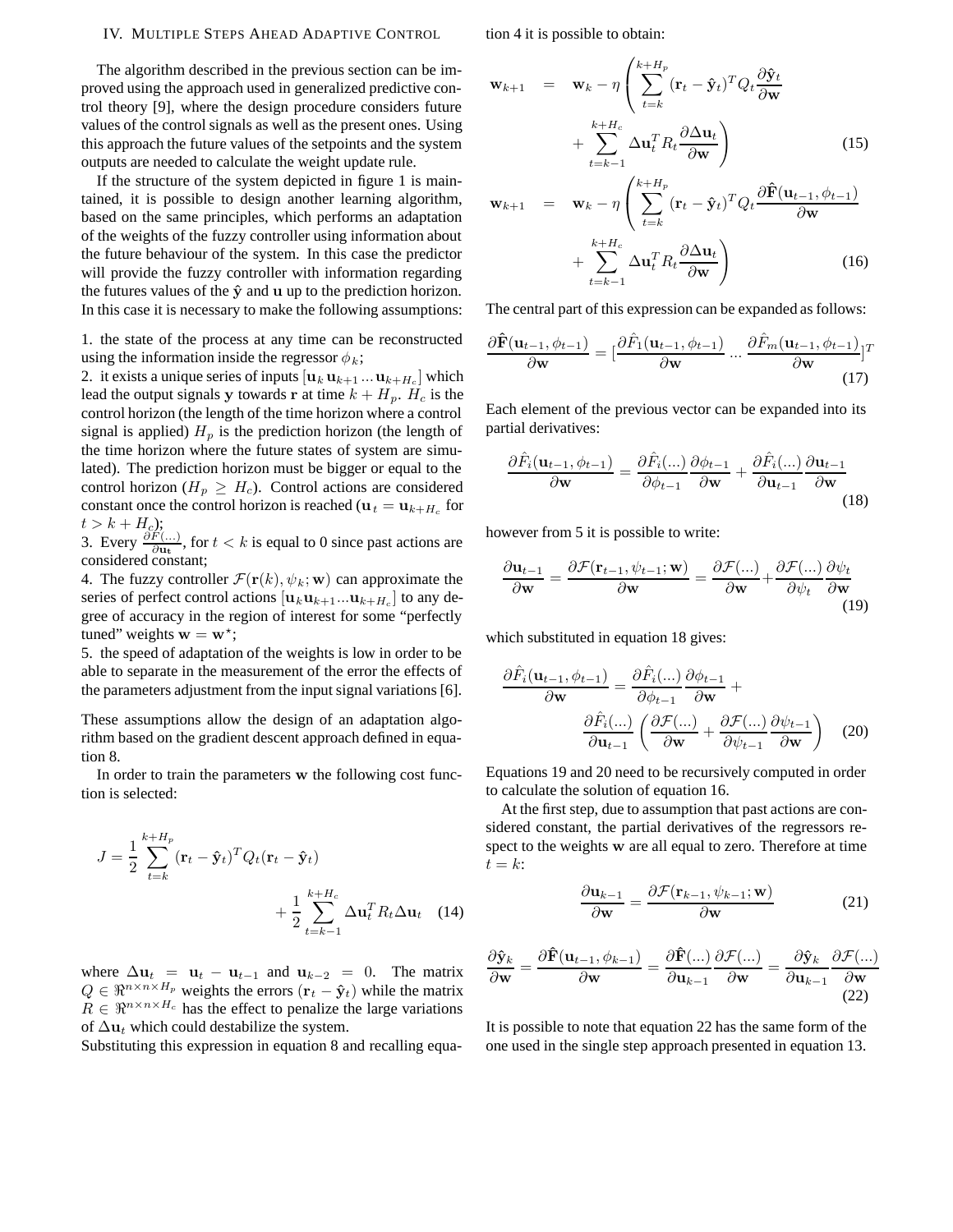

Fig. 2. Performance of the multiple step ahead DAFC on a non minimum phase system after 10000 steps of learning

Then it is necessary to compute the other values of  $\frac{\partial y_t}{\partial w}$  and  $\frac{\partial u_t}{\partial w}$  up to the prediction horizon. The values calculated at each step are used for the computation of the derivatives of the regressors respect to the weights since:

$$
\frac{\partial \phi_{t'}}{\partial \mathbf{w}} = \frac{\partial \mathbf{y}(t')}{\partial \mathbf{w}} + \dots + \frac{\partial \mathbf{y}(t'-p_y+1)}{\partial \mathbf{w}} + \frac{\partial \mathbf{w}(t'-p_y+1)}{\partial \mathbf{w}} + \dots + \frac{\partial \mathbf{u}(t'-p_u+1)}{\partial \mathbf{w}} \quad (23)
$$

where and all the terms  $\frac{\partial y(t_i)}{\partial w}$  and  $\frac{\partial u(t_i)}{\partial w}$  are equal to zero for  $t_i < k + 1.$ 

The multiple step algorithm is a much more complicated algorithm in comparison with the single step version but it allows to alleviate two strong assumptions: the system does not need anymore to be minimum phase and any desired output does not need to be reachable in one step. This comes from the fact that instead of looking one step in the future in order to select a control policy, we consider a longer time horizon. It implies that even if the system starts in the "wrong direction" (non minimum phase behaviour), the learning algorithm will have the time to "realise" that it changes direction and adapt its behaviour. It also implies that the learning algorithm can now learn on the basis of a series of control actions instead of only one control action in order to reach the desired system output.

The relaxation of these assumption has two costs: a higher computation load and the need for a more precise model. The first cost is easily understandable and is due to the simulation at each step of the closed loop behaviour over a long time horizon. The second cost comes from the fact that the long term predictions are more difficult to achieve and need better precision, at each step, in order to avoid errors accumulation.



Fig. 3. Schematic representation of the aerated bioreactor for waste-water treatment

## V. SIMULATION STUDIES

The two DAFC approached have been tested on two different systems. One toy problem, and a waste water treatment plant, a benchmark which has been used by all the partners taking part in the FAMIMO project (ESPRIT LTR Project 21911) [10].

#### *A. The toy problem*

Multiple Steps Ahead method has been tested on the following, simple nonlinear, non minimum phase system.

$$
y_{k+1} = y_k + \sin(3 * u_{k-1}) - 3u_k \tag{24}
$$

It is impossible to control this system with the single step ahead method, and therefore we had to use the multiple steps ahead procedure. The plant was modeled by a Takagi-Sugeno fuzzy system. It had been identified using 5000 points collected by exciting the plant with a pseudo random sinusoidal input, by means of the Gustafson-Kessel algorithm [11] for calculating the centers and the linears of the Takagi-Sugeno system. Figure 2 shows the result of the reference signal and the output of the plant obtained using a controller made of 9 fuzzy Takagi-Sugeno rules whose consequents have been initialized to 0 with the learning rate  $\eta = 0.0005$ . At each time step, a 5 steps ahead prediction of the system was performed and used to optimize the parameters of the linears consequents of the controller.

In this example it is interesting to notice the typical pattern present in the non minimum phase systems. At each set point change, the system starts in the opposite direction with respect to the current value of the reference signal. This system, which is impossible to control using the one step ahead method, is easily controlled using the multiple steps ahead one.

#### *B. The waste water process problem*

A biological system, which consists of a continuous flow aerated bioreactor for waste water treatment in pulp and paper industry, has been the target of our second experimental study. The bioreactor contains a mixed microbial population growing in a blending of two types of substrates, an energetic and a xenobiotic one. The first one is easily biodegradable, while the second one, is less degradable. This makes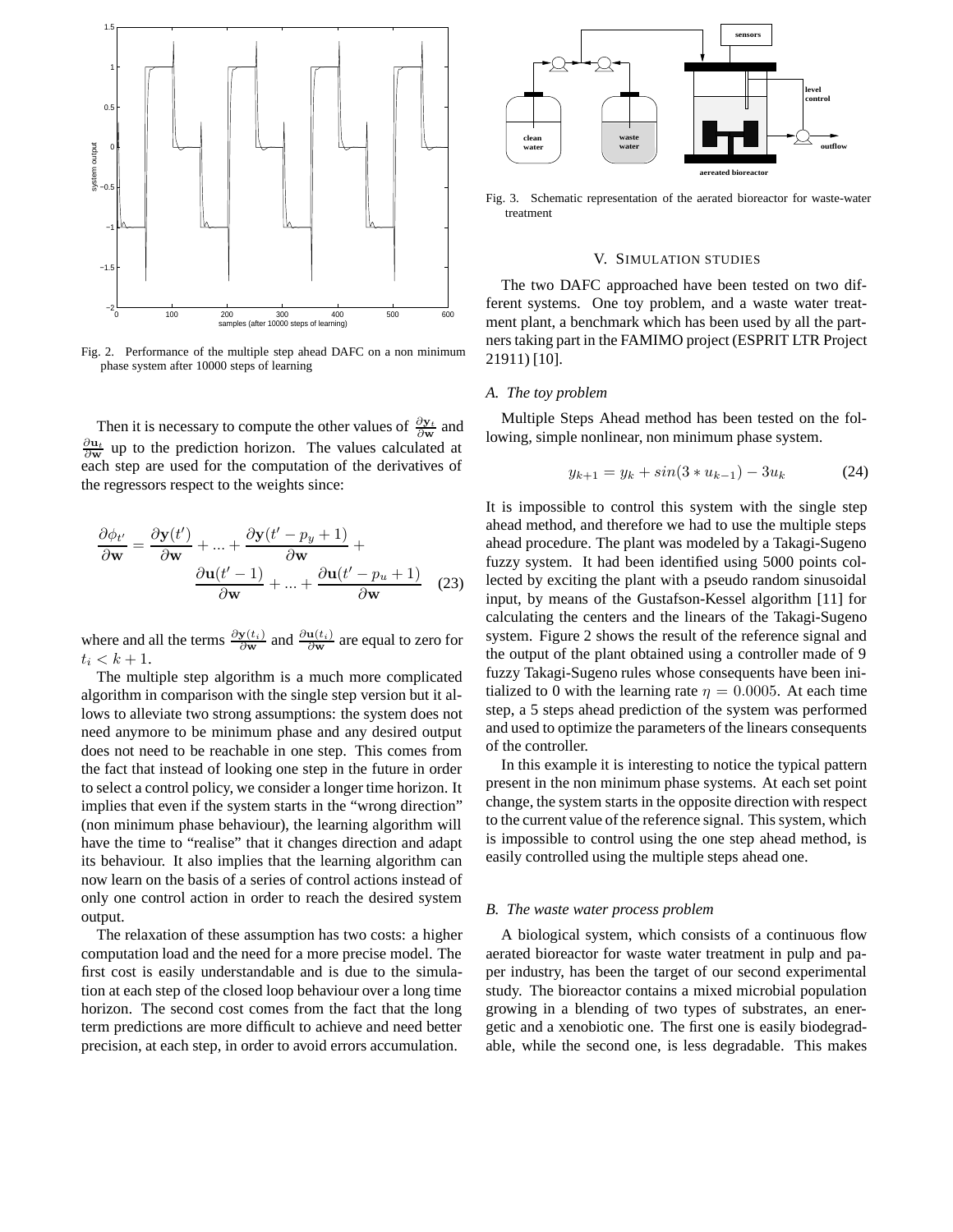

Fig. 4. Performance of the 3 steps ahead adaptive controller on the waste water processing plant after 6400 learning steps



Fig. 5. Performance of the 10 steps ahead adaptive controller on the waste water processing plant after 6400 learning steps

the xenobiotic substrate as the main pollutant in the waste water, since the energetic one can be easily degraded by the micro-organisms present in the bioreactor. The energetic substrate and the biomass concentration are the measurable outputs signals, while the xenobiotic concentration is not available on-line, and must be reconstructed through an observer. The waste-water is continuously fed into the reactor, and the volume of the water is kept constant, thus the inflow is equal to the outflow. It is possible to control the concentration of the dilution rate and the concentration values of the two substrates, by mixing two flows, one from a clean water tank and one form a waste-water tank.

The waste water plant was modeled by a Takagi-Sugeno fuzzy system. It had been identified using 5000 points collected by exciting the plant with a pseudo random sinusoidal input, by means of the Gustafson-Kessel algorithm [11] for calculating the centers and the linears of the Takagi-Sugeno system. The adaptation algorithm had been used on the system with three different steps horizons, 1, 3, and 10 steps ahead predictions. The results of the 1 step ahead adaptive controllers were quite poor, while the graphs reporting the performance of the system in controlling the biomass concentration and the xenobiotic substrate concentration for the other configurations are reported in figure 4 and 5. The controller uses four Takagi-Sugeno fuzzy rules for controlling the biomass concentration and two for the xenobiotic substrate concentration. All the consequents of the rules had been initialized to 0 at the start of the experience. The learning rate for the 3 steps ahead controller is equal to 0.05, while it was set to 0.0050 for the 10 steps ahead controller. Only the the parameters of the linears consequents of rules of the controller had been optimized during the adaptation. The outputs of the plant are affected with a random square noise of amplitude between  $-2\%$  and  $+2\%$ of the output value. Parametrics variation of the biological ki